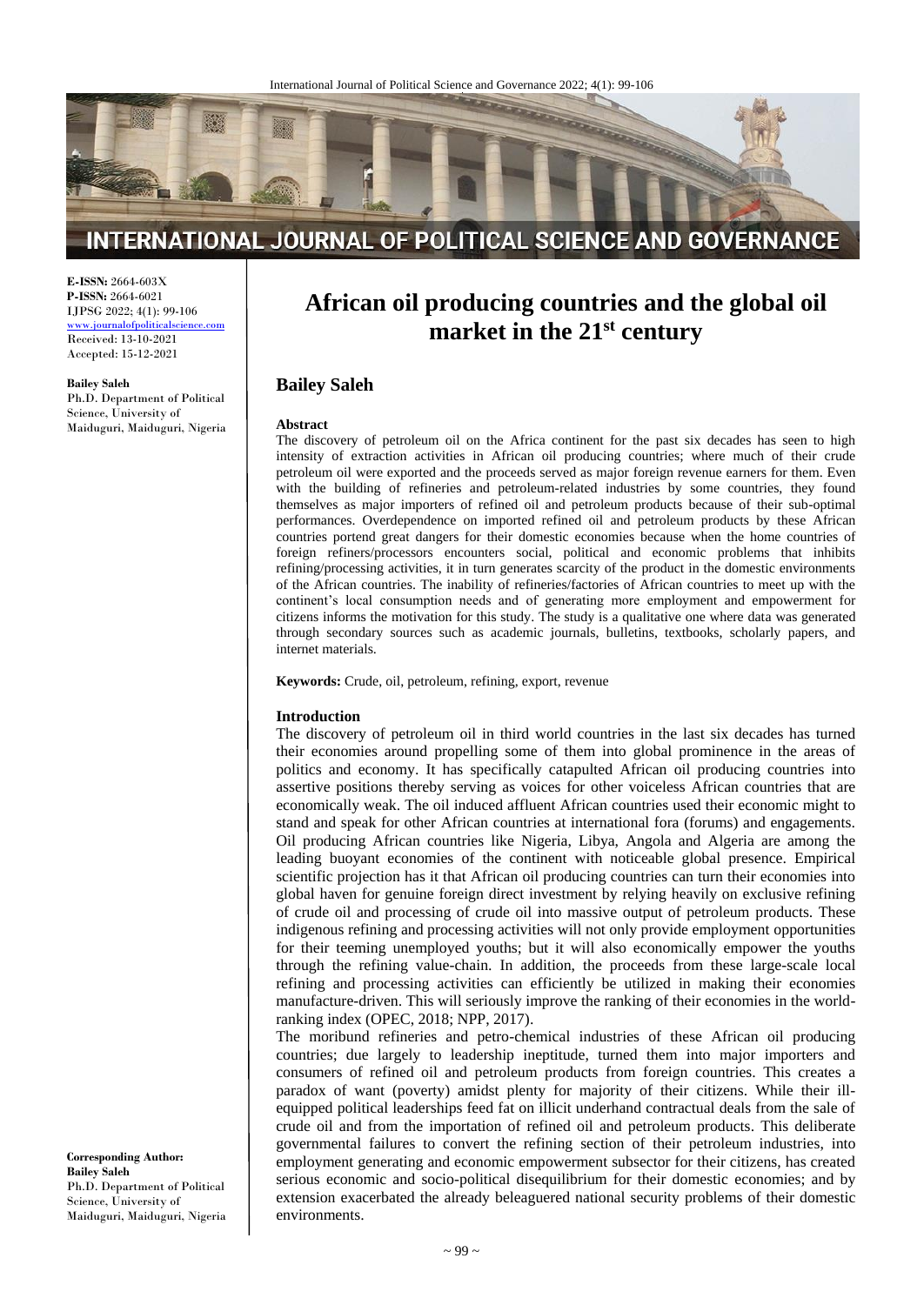Therefore, it is this failure on the part of the political leaderships of these African oil producing countries to turn the refining sections of their petroleum industry into massive employment generation and wealth creation for their citizens and the general development of their nations that form the motivation for the study ((LCCI, 2016; Saleh, 2019; OPEC, 2017/18) [11, 22] .

#### **Aim and Objectives**

The major aim of the study is to assess the role of African oil producing countries in the global oil market in the  $21<sup>st</sup>$ Century. The specific objectives are:

- 1. To determine the extent to which African oil producing countries have exploited and benefited from the production and sale of their crude oil.
- 2. To assess the level of crude oil production of individual African oil producing countries.
- 3. To compare crude oil production, crude oil exports, crude oil reserve, output of petroleum products and oil demands of African countries with other Regions of the world.

#### **Methodology**

The study is a qualitative one where secondary sources of data were mainly utilized in generating data for the study. The research, which is an assessment of the role of African oil producing countries, is essentially descriptive and explanatory.

#### **Sources of Data**

Data for the study was generated through secondary source such as document studies. Relevant documents on African oil producing countries were scrutinized. Documents scrutinized include official documents such as annual reports/bulletins, internal memoranda and policy manuals. Other documents included published materials such as textbooks, academic journals, scholarly papers, and internet materials.

#### **Comparative Administration Theory**

The theory of comparative administration and government; was first popularized by Herbert Simon  $(1957)$ <sup>[20]</sup> who came up with normative approach. He also came up with empirical approach aimed at making comparative analysis of administrations towards establishing whether they are performing efficiently or not. If otherwise, the areas of convergence and divergence among them shall be sorted out and appropriate strategies adopted towards making them perform efficiently. Other exponents and advocates of comparative government and administration (politics) theory include Gabriel Almond (1988)<sup>[3]</sup>, Betarlanfy (1969) [5] , Billy J. Dudley, (1973, 1982) and Christopher Kolade (2000) [10] . These scholars placed emphasis on the political and administrative institutions, governance style and the rate of development. The comparison could either be inter-state (i.e. comparing the governance style or system between one country or the other), or intra-state (i.e. the comparative study of one regime/administration and the other within the same country). The explanations of Simon, Almond, Betarlanfy Dudley and Kolade are very useful for this study since its main focus is the analysis and comparison of African Oil Producing Countries' crude oil production, reserves, refining, output of petroleum products and exports in the 21<sup>st</sup> Century.

Ricardo and Rodrick are other proponents of the comparative theory who came up with the theory of comparative advantage hinged heavily on capitalist ideals to explain international trade and exports among nation states and international businesses. This theory according to them sees trade and export as two country, two products and perfect mobility of factors. Their explanation seems to narrow down trade and exports to activities between two countries, two products and mobility of factors. This is incomplete because the exploration, prospecting (extraction), refining and marketing of crude oil as well as refined products are carried out both on bilateral and multilateral levels (Ricardo and Rodrick, 2005)<sup>[19]</sup>.

The explanation of Ricardo et-al on theory of comparative advantage above falls short of the parameters and the growing inevitability of multilateral trade in international economic and business engagements of the 21st Century. Furthermore, their explanation could not hold, because this study is multi-pronged and considers how oil producing African countries explore, extract, refined and sell both their crude oil and petroleum products to different countries//regions of the world in the global oil market. The theory of comparative advantage will be of great utility if it is broadened to cover all countries, all products and multiple factors in the global oil market.

## **Crude Oil Production by African Oil Producing Countries, 2007-2019**

The ever-increasing rate of oil exploration and prospecting in Africa, also witness the corresponding increase in the number countries in the continent joining the elite league of oil producing countries. It also witnessed continuous increases in the level and quantity of crude oil that is being produced by the continent. The total crude petroleum oil produced by African countries between 2007 and 2019 stands at 95,601.5b/cyr, which represents 10% of the world crude oil production for the same period which stands at 960,949.6b/ycr. The performances of African countries in terms of crude oil production between 2007 and 2019 are as follows: Algeria 15,336.4b/ycr, Angola 22,223b/ycr, Congo 3,676.7b/ycr, Egypt 7,372.6b/ycr, Equatorial Guinea 3,069.0b/ycr, Gabon 2,690.9b/ycr, Libya b/d, 9,666.0b/ycr, Nigeria 22,594.8b/ycr, Sudans 3,120.8b/ycr and Others 5,632.6b/ycr (OPEC, 2017/18; LCCI, 2016)<sup>[11]</sup>.

From the above, Nigeria is the continental leader in this regard with 22,594.8b/ycr representing 24% of the cumulative crude oil production of Africa for the period covered by this study. However, Nigeria's leadership role in this regard is increasingly being challenged by Angola, a new comer in the global crude oil business. Angola with 22,223b/ycr representing 23% appears unstoppable in displacing Nigeria from the number one position. This is as presented in Figure 1 below: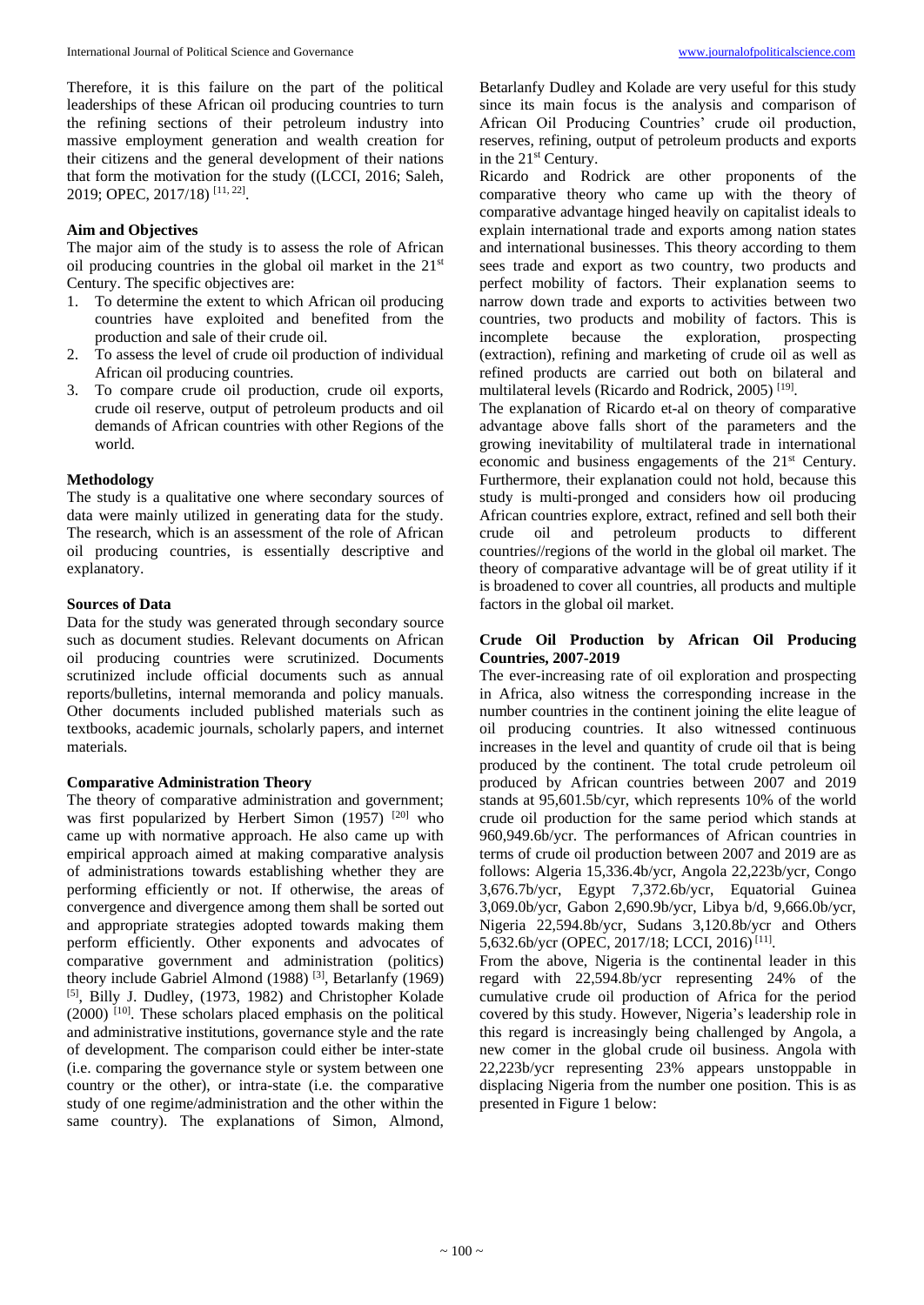

**Source:** Generated by the Researcher in 2020 as adapted from OPEC Bulletin, 2017/18

**Fig 1:** Cumulative Crude Oil Production of African Oil Producing Countries, 2007-2019 (b/cyr & %)

Summary of the cumulative crude oil production of African countries indicated a total of 95,601.5b/cyr with a total cumulative annual average of 73,539.0b/cyr. The total individual country average stands at 7,353.9b/cyr and the total individual annual country average stands at 9,565.2b/cyr. As stated earlier above, Nigeria's leadership position in terms of crude oil production is greatly under threat with the emerging upsurge in crude oil production by Angola with 22,223.8b/cyr. With a slight difference of 371.0b/cyr (1%) between Nigeria and Angola; the latter's march towards displacing the former from the continental leadership position appears unstoppable (NPP, 2017; Saleh, 2020a).

Summary of crude oil production of African countries compared with other regions of the world put Africa in the 6 th position with 95,601.5b/cyr representing 11% of the world's total which stands at 960,949.6b/ycr for the period 2007 and 2019. The world's leading crude oil producing region is the Middle East with a cumulative total of 345,909.2b/ycr representing 36%. Ironically, the North American bloc, which is the greatest buyer of Africa's crude oil, outperformed the African continent in this regard with cumulative total crude oil production of 138,821.8b/cyr representing 15% of the total world crude oil production for the period of the study. The rest are Latin America 126,629.1b/cyr (14%), Asia & Pacific 96,991b/cyr (11%), Western Europe 37,958.7b/cyr (4%), and Eastern Europe 65,171.5b/cyr (9%), (OPEC, 2017/2018; Ejiba et-al, 2016) [8] .

## **Crude Oil Exports of African Oil Producing Countries, 2007-2019**

There is no gain saying the fact that bulk of the crude oil produced on the African continent are being exported to the West (North America and Western Europe) and Asia (principally China). The West in particular who monopolizes the exploration and extraction of Africa's crude oil are also the determinants of crude oil prices in spite of the existence of OPEC as a global cartel for marketing of oil worldwide. The individual and total cumulative crude oil exports of African countries indicated that Nigeria leads others with 27,385.8b/cyr. Nigeria is

closely followed by Angola in the second position with 21,635.9b/cyr (NPP, 2017; OPEC, 2017.18).

Summary of the cumulative crude oil exports of African countries indicated that the total for the continent is 81,946.8b/cyr for the period of the study. The total cumulative annual average stands at 56,732.4b/cyr and the total cumulative individual country average stands 6,303.6b/cyr. The total cumulative country average of crude oil exports equals total cumulative for the continental Africa. The total African crude oil export of 81,946.8b/cyr for the period of the study represents 86% of the total crude oil production of Africa for the same period which stands at 95,601.5b/cyr. This leaves a balance of 13,654.7b/cyr crude oil produced in the continent; which represents 14% of the continental total (OPEC, 2017/18).

Summary of crude oil exports of African countries compared with other regions of the world put Africa in the 3<sup>rd</sup> position with a total cumulative of 81,948.8b/cyr for the period 2007 to 2019. This represents 15% of the World crude oil exports, which stands at 518,316.9b/cyr. The combined exports of both North America and Western Europe; stands at 34,933.9b/cyr representing 6% of the World's total for the period of the study. This is against their towering performance in the importation of crude oil for the period of the study. Both North America and Western Europe imported combined total of 167,737.8b/cyr; which represents 70% of the World's total imports of crude oil for the same period. Here Africa exports more of its crude oil than it imports. The two regions of the West, which are the greatest importers of crude oil in the world, are equally the greatest sellers of refined oil and other petroleum products. Comparatively, Africa's total crude oil exports of  $81,948.8b/cyr$  is not up to half  $(\frac{1}{2})$  of the combined imports of crude oil of both North America and Western Europe which stands at 167,837.8b/cyr between 2007 and 2019. This also means that whenever the two western regional blocs, closes their windows on the importation of African crude oil; the African economy will groan. There is therefore the need for African countries to export less and refine more of their crude oil in order to avoid such unpleasant situations. Moreover, the utilization of bulk of African crude oil through domestic local refining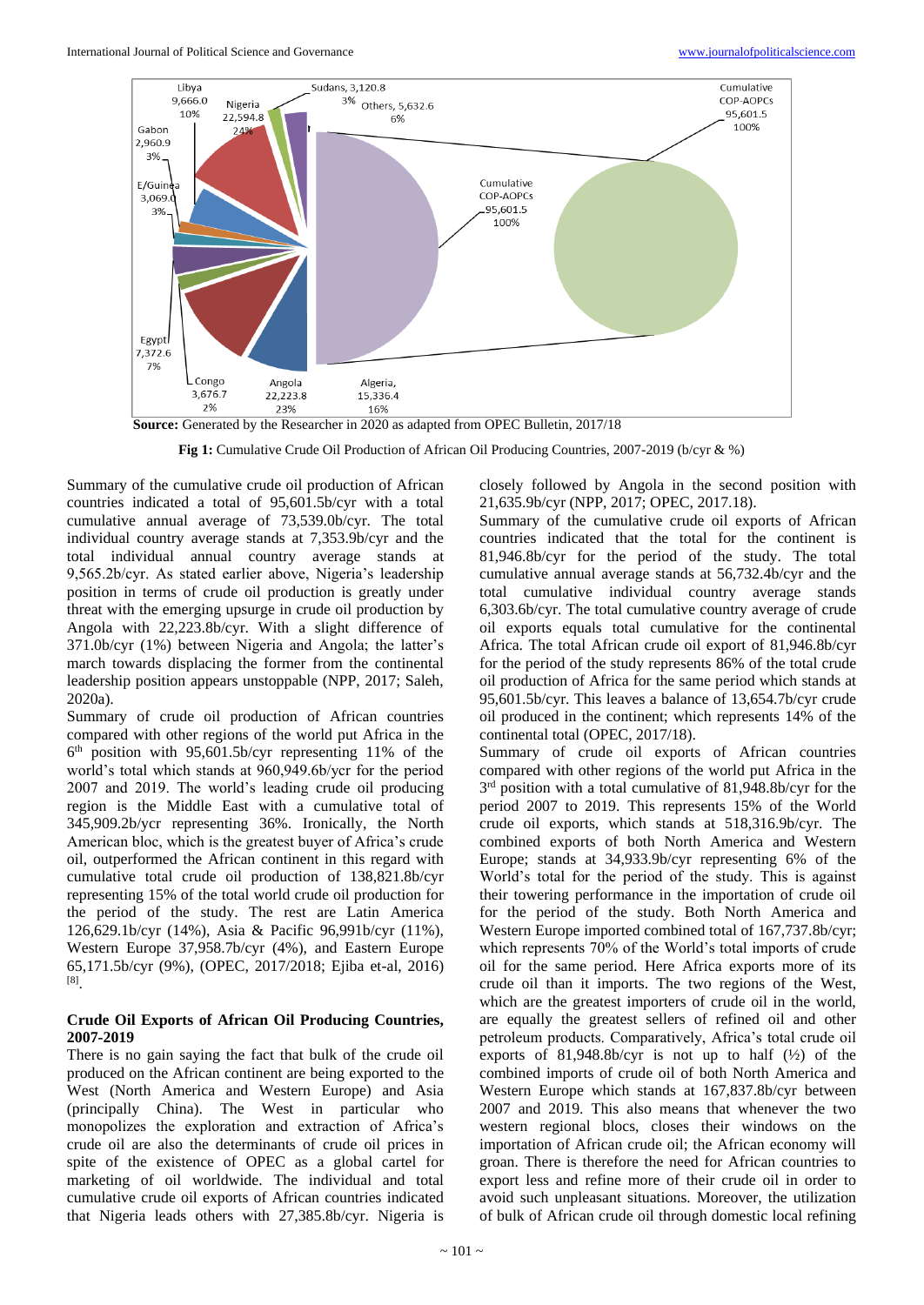and other productive uses will create a lot of employment/job opportunities for teaming unemployed African youths; as well create wealth for majority of Africa citizens. It will more importantly put Africa on the threshold of economic independence. The need for Africa to aggressively depart from exports of crude oil is based on the fact that - as you export, you are invariably exporting job/employment opportunities and wealth creation to the citizens of buying (importing) countries; and exacerbating poverty for the African citizens (LCCI, 2016; Saleh, 2019a; OPEC, 2017/18)<sup>[11, 22]</sup>.

#### **Crude Oil Reserve of African Oil Producing Countries, 2007-2019 (B/D, B/CYR)**

The total cumulative crude oil reserve of African countries between 2007 and 2019 is 1,663,851.8b/cyr. It shows Libya leading with 629,002.4 and Nigeria in the second position with 484,049.8b/cyr. Algeria with 158,600.0b/cyr occupies the third position. Other countries with total of 125,606.0b/cyr are placed in the fourth position, Angola with 118,393.6b/cyr is in the fifth position, Sudans with 65,000.0b/cyr ranks sixth on the ladder, Egypt ranks seventh with 57,200.0b/cyr and Gabon in the eight position occupies the lower tip of the ladder (NNPC, 2017; NPP, 2017; OPEC, 2017/18).

Summary of crude oil reserve of African countries shows Libya occupying the first position with 629,002.4b/cyr representing 37% of the total crude oil reserve of Africa, which stands at 1,663,851.8b/cyr. Nigeria places second with 484,049.8b/cyr representing 29%, Algeria third with 158,600.0b/cyr (9%), The performance of Others is 125,606.0b/cyr (8%) and placed in the  $4<sup>th</sup>$  position, Angola fifth with  $118,393.6b/cyr(7%)$ , Sudans sixth with 65,500.,9b/cyr (4%), Egypt seventh with 57,200.0b/cyr (3%) and Gabon eight in the last position with 26,000.0b/cyr (3%). The cumulative annual average stands 1,023,908.8b/cyr representing 62% of the total cumulative average for Africa and the individual country average stands at 127,988.6b/cyr representing 8% of the continental total (LCCI, 2016; OPEC, 2017/18)<sup>[11]</sup>.

Summary of crude oil reserve of African countries compared with other regions of the world put Africa in the third position with 1,663,851.8b/cyr representing 9% against the Middle East, which leads the world in this regard with 10,439,468.0b/cyr representing 54% for the period of the study. Comparatively, the individual regional annual average of the Middle East, which stands at 803,036b/cyr is 49% which is almost half of Africa's total cumulative crude oil reserve for the thirteen years covered by this study. The towering performance of the Middle East in this regard is an indication that the region will continue to be the greatest gainer from the sales of crude oil in the global oil market in the years ahead if fossil maintains its dominance of the global energy and power sector. Latin America is placed second with 4,428,762.0b/cyr, which represents 23% of the world's crude oil reserve for the period 2007-2019. Eastern Europe is fourth with 558,268.4b/cyr representing 8% of the world's total. The remaining regions; ranks as follows: Asia & Pacific in the fifth position with  $623,992.2b/cyr$  (3%), North America in the sixth position with 481,655.2b/cyr (2%) and Western Europe in the seventh position with 141,218.0b/cyr (1%). The world's total annual average of crude oil reserve for the period of the study stands at 10,412,347.4b/cyr, which represents 54% of the world's

total cumulative crude oil reserve of 18,337,216.6b/cyr. The total cumulative individual regional annual average for the seven regions stands at 1,487,478.2b/cyr, which represents 8% of the world's total cumulative crude oil reserve for the period. However, if advance researches in science and technology for alternative energy sources continues and results into breakthroughs, then the crude oil reserves of oil producing countries of the world will be less beneficial to them (Saleh, 2019b; OPEC, 2017/18; CBN, 2015)<sup>[6]</sup>.

## **Refining of Crude Oil Capacity of African Countries, 2007-2019**

The refining capacity of African countries between 2007 and 2019 shows Egypt leading the continent with 9,441.9b/cyr. The combined total of Others with 9,245.6b/cyr placed them in the second position. Algeria is third with 8,307.5b/cyr. The rest are South Africa on the fourth position with 6,298b/cyr, Nigeria in the fifth position with 5,798,0b/cyr, Libya ranks sixth with 4,940.0b/cyr, Angola seventh with 845.0b/cyr and Gabon being the least is in the eight position with 312b/cyr. Congo as one of the crude oil producers in the continent appears to have no single refinery because it produces 3,209.7b/cyr and exports the whole 3,209.7b/cyr, which is not so good for the Congolese citizens and economy. It deprives the citizens of employment/job opportunities and wealth creation associated with domestic refining activities. The Congolese policy of exporting all the crude oil it produces indicate that it depends entirely on imported refined oil and petroleum products to satisfy its domestic needs. Again, this is highly injurious to the Congolese economy because all the foreign revenue earned from the sale of its crude oil is in turn, wasted on the importation of refined oil and petroleum products. In as much as Congo an oil producing African country has fizzled out of the continental refining Table, South Africa a non-oil producing country has featured prominently on the refining Table with a total of 6,298.5b/cyr where it outperformed even the continent's largest crude oil producers like Nigeria with 5,798.0b/cyr and Angola with 845b/cyr. The surprise appearance of South Africa on the continental refining table portrays it as one of Africa's industrial giants of the 21<sup>st</sup> Century. In addition, the high intensity of domestic refining activities in South Africa creates employment/job opportunities and wealth creation for its citizens. Under this condition, the actively engaged and sated citizens of South Africa will be less likely to engage in crimes and criminality; and thereby stabilizing the country's national security equilibrium. Another African country that performed creditably well in terms of refining of crude oil is Egypt which is on top of the continental refining Table with 9,441.9b/cyr; where it overshot its cumulative crude oil production of 7,372.6b/cyr by 2,069.3b/cyr. This shows that Egypt imported the balance of 2,069.3b/cyr to meet up with its domestic refining needs for the period of the study. It also portrays Egypt as an emerging technological and industrial giant of Africa alongside South Africa (Saleh, 2019a; OPEC, 2017/18; NPP, 2017; LCCI, 2017; Saleh, 2020a).

The summary of crude oil refining by African countries gives a total cumulative of 45,188.5b/cyr for the African continent for the period of the study. The total cumulative annual average for the continent stands at 27,802.0b/cyr with an individual country average total of 2,194.9b/cyr. As stated earlier, the two gladiators of the refining industry in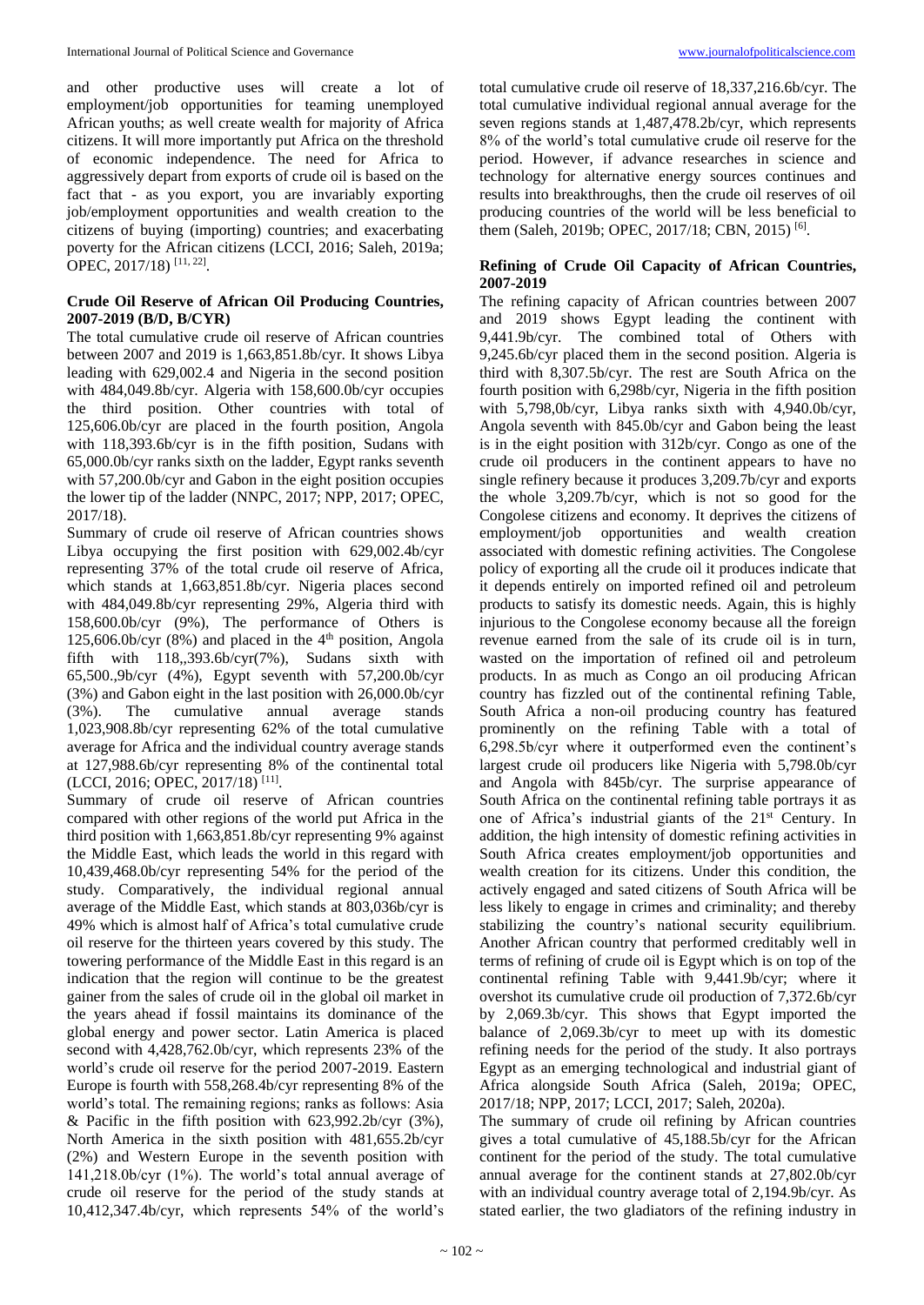Africa are Egypt (9,441.9b/cyr [21%]) and South Africa (6,298.5b/cyr [14%]). The total cumulative of the two African refining giants stands at 15,740.4b/cyr representing 35% of the total cumulative of the continent, which stands at 45,188.5b/cyr. The performances of Egypt and South Africa in this regard show much promise; as well as portraying them as serious aspirants to global economic prominence in the 21st Century. Whereas the performance of Nigeria, which is Africa's leading crude oil producer leaves much to be desired. With total cumulative crude oil production of 22,594.8b/cyr and total cumulative crude oil refining of 5,798.0b/cyr, Nigeria has performed sub-optimally; because it succeeded in refining only 25% leaving a balance of 16,796.8b/cyr representing 75% of its total cumulative crude oil (NNPC, 2018; NPP, 2017; OPEC, 2017/18).

Summary of crude oil refining of African countries compared with other regions of the world shows Africa occupying the least and  $\overline{\gamma}^{\text{th}}$  position on the regional refining ladder with 45,188.5b/cyr representing 4% of the world's total. This portrays sub-optimal performance that is overwhelmed and overshadowed by the towering performance of the world's regional refining leader, the Asia & Pacific with total cumulative refining of 403,041.9b/cyr representing 32% of the world's total cumulative refining of 1,247,676.9b/cyr. The total regional cumulative annual average stands at 671,825.7b/cyr. While,

the total individual regional annual average stands at 95,975.1b/cyr. The more a region refines, the more jobs and wealth are created for its citizens. It also enhances economic development of that region and of the individual countries within it. This explains why the West (North America & Western Europe) and Asia (particularly China) who are the leading greatest refiners of the world, equally serve as havens for favourable destination of migration for African and Latin American youths in search of greener pastures. This unfortunate situation is not only an irony, but also a paradox because bulk of the wealth generated in the late  $20<sup>th</sup>$ Century and early  $21<sup>st</sup>$  Century are proceeds from the refining of crude oil imported from Africa and Latin America. For these two unfortunate regions of the world to exit this unwarranted dependence on the west for succour, they have to export less crude oil and refine more by overhauling their moribund refineries and or establishing new ones. The more refineries they have, the more wealth is created in their countries which when channeled in realistic industrialization and manufacturing, will earn more foreign capital that will compliment the gross domestic product for growing the gross national income. This will in turn grow their national economies and subsequently lead to general development (Saleh, 2018; LCCI, 2016; Adeola et-al, 2015; OPEC,  $2017/18$ )<sup>[21, 2, 11]</sup>. This is as presented in Figure 2:



**Source:** Generated by the Researcher in 2020 as adapted from OPEC Bulletin, 2017/2018

**Fig 2:** Cumulative Refining Capacity of African Countries compared with other Regions of the World, 2007-2019 (in b/cyr & in %)

## **Output of Petroleum Products of African Oil Producing Countries, 2007-2019**

As Africa's crude oil production increases, there is also corresponding increase in the continent's output of petroleum products between 2007 and 2019. Apart from the traditional African oil producing countries, South Africa has joined the list of major producers of output of petroleum products. There is also a continuous appreciation of levels of output of petroleum products in the continent. The total output of petroleum products by African countries between 2007 and 2019 stands at 28,533.4b/cyr. The individual

performance of African countries in terms of output of petroleum products for the period of study is follows: Libya 1,1817.9b/cyr, Algeria 7,444.6b/cyr, Egypt 6,684.1b/cyr, South Africa 6,056.5b/cyr, Others 4,942.9b/cyr, Nigeria 794.0b/cyr, Angola 586.3b/cyr and Gabon 209.3b/cyr (OPEC, 2017/18).

Summary of cumulative output of petroleum products of African countries shows Algeria occupying the first position with 7,44.6b/cyr representing 26% of the total output of petroleum products of Africa, which stands at 28,533.4b/cyr. Egypt is second with 6,684.1b/cyr (23%),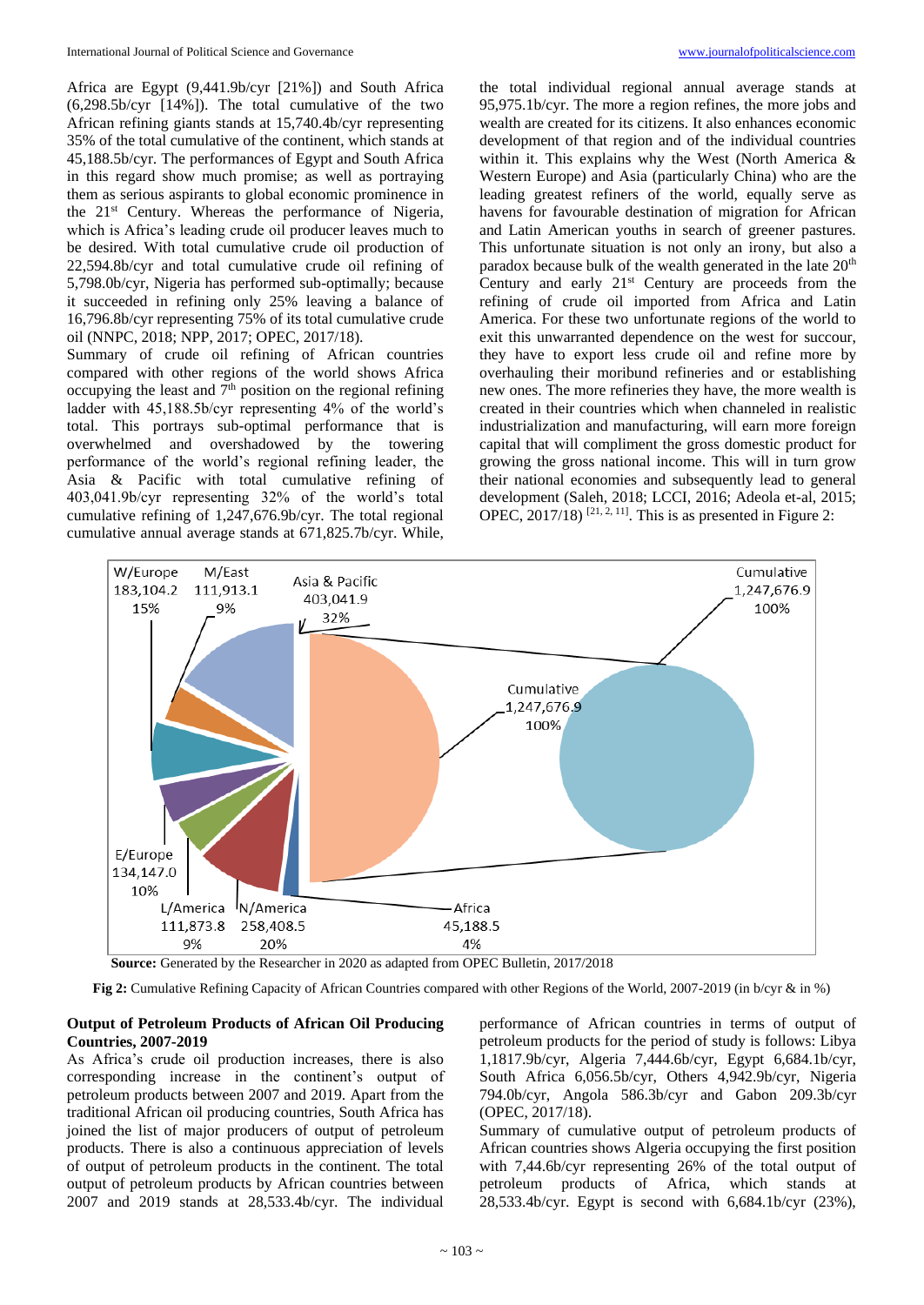South Africa is third with 6,056.5b/cyr (22%), Others fourth with 4,942.9b/cyr (17%), Libya fifth with 1,817.9b/cyr (6%), Nigeria sixth with 794.0b/cyr representing 3%, Angola seventh with 586.3b/cyr (2%), and Gabon with 209.3b/cyr (1%). The cumulative annual average stands 17,559.2b/cyr representing 62% of the total cumulative average for Africa and the individual country average stands at 2,194.9b/cyr representing 8% of the continental total (NNPC, 2017/18; OPEC, 2017/18)<sup>[15]</sup>.

Summary of output of petroleum products of African countries compared with other regions of the world shows Africa occupying the least and  $7<sup>th</sup>$  position and the last on the world regional output of petroleum products ladder with 28,353.4b/cyr representing 2% of the world's total. Asia & Pacific with total cumulative output of petroleum products of 359,964.0b/cyr representing 31% of the world's total cumulative output of petroleum products of 1,142,500.7b/cyr, leads the Table. Africa underperformed where its total output of petroleum products of 28,353.4b/cyr just represents 8% of the world's regional leader Asia & Pacific's total cumulative output of petroleum products of 359,964.0b/cyr. The total regional cumulative annual average stands at 615,192.9b/cyr. The total individual regional annual average stands at 87,884.7b/cyr. It is not in doubt that the greatest refiners of crude oil are also the greatest producers of large outputs of petroleum products. Hence, the Asia & Pacific as well as the Western regions (North America and Western Europe) who are the highest refiners of crude oil in the world; are equally the highest in terms of output of petroleum products. The sales of petroleum products by these two regions, has been the main source of their foreign revenue which they effectively channeled towards industrialization and manufacturing. The sales of manufactured goods and products by the world's two regional leaders; has been the main reason for the continuous growth of their national economies and of general development. Hence, the western regional leader - USA and the Asian leader - China are the first and second largest economies of the world in the  $21<sup>st</sup>$  Century. Africa, Latin America and to some extent the Middle East who have been in the petroleum industry for the past six to seven decades have failed to act on hind by not domesticating refining activities and the simultaneous production of output of petroleum products for sales in the global oil market. This will not only bloat their economies, but will also wriggle them out of the shackles of economic dependence. This is not only doable, but also attainable with the right political will (LCCI, 2017; Saleh, 2019b; Cox, 1987; OPEC, 2017/18) [7] .

## **Oil Demand by African Countries, 2007-2019**

Under an ideal situation, oil-producing countries of the world should not be part of those that demand for oil. However, even those highest crude oil producers, highest refiners and highest producers of output of petroleum products, are simultaneously the highest on the list of those demanding for oil in the world. The demand for oil by this category of industrialized and industrializing countries is justified because it augments their power and energy sources for powering their industries and manufacturing outfits. Whereas, with the exception of South Africa and to some extent Egypt, the high demand for oil by African countries cannot be explained because of their very low appetite for industrialization and manufacturing. Therefore,

the increasing demand for oil by African countries put their total cumulative for the period of the study to 50,546.4b/cyr. The individual performances of African countries in terms of demand for oil in the global oil market (GOM) are as follows: Egypt 10,791.8b/cyr, South Africa 8,290.9 b/cyr, Algeria 5,006.3 b/cyr, Nigeria 5,006.3b/cyr, Others 4,942.9b/cyr, Libya 2,888.3b/cyr, Angola 1,675.7b/cyr, Tunisia 1,174.4b/cyr and Gabon 307.6b/cyr (Onyali, 2014; OPEC, 2017/18)<sup>[16]</sup>.

Summary of total cumulative oil demand by African countries between 2007 and 2019 stands at 50,546.4b/cyr; with a cumulative annual average of 34,996.5b/cyr, which represent 69% of the continental total. The total of individual country average stands at 3,887.5b/cyr, which represent 8% of Africa's total cumulative for the period of the study. The individual performances of African countries shows that Egypt is in the first position with 10,791..8b/cyr (27%), South Africa  $2<sup>nd</sup>$  with 8,290.9b/cyr (21%), Algeria 3<sup>rd</sup> with 5,038.7b/cyr (13%), Nigeria 4<sup>th</sup> with 5,006.3b/cyr (12%), Others (comprising those not listed individually on the Table) is placed in the 5<sup>th</sup> position with 4,942.9b/cyr (12%), Libya  $6<sup>th</sup>$  with 2,888.3b/cyr (7%), Angola 7<sup>th</sup> with 1,675.7b/cyr (4%), Tunisia  $8^{th}$  with 1,174.4b/cyr (3%), and Gabon 9<sup>th</sup> with 307.6b/cyr (1%) (OPEC, 2017/18).

Summary of oil demand by African countries compared with other regions of the world shows Africa placing seventh and the least on the regional oil demand ranking with 40,166.6b/cyr representing 4% of the world's total cumulative oil demand of 1,188,968.3b/cr. The Asia & Pacific region leads the world in terms of oil demand with cumulative of 398,235.5b/cyr representing 33% of the world's total cumulative oil demand of 1,188,968.3b/cyr. The North American Region is second with 281,105.2b/cyr representing 23% of the world's total cumulative oil demand. Western Europe is third with 170,493.9b/cyr (15%). Others are Latin America  $4<sup>th</sup>$  with 119,368.1b/cyr (10%), Middle East  $5<sup>th</sup>$  with 103,355.5b/cyr (9%) and Eastern Europe  $6<sup>th</sup>$  with 72,243.7b/cyr (6%). The combined total cumulative of the two Western Regions of North America and Western Europe is 451,599.1b/cyr representing 38% of the world's total for the period of the study (OPEC, 2017/18; NPP).

# **Imports of Crude Oil by African Countries, 2007-2019**

The world's imports of crude oil by African countries indicated that only three African countries of Morocco, South Africa and Others were engaged in the importation of crude oil between 2007 and 2019. This shows that none of the African oil producing countries imported crude oil for the period of the study. South Africa as a single country leads the continent in terms of imports of crude oil with a cumulative of 5,891.6b/cyr representing 64% of the continent's total cumulative of 9,288.3b/cyr for the period of the study. The combined total of Others is second with 2,445.1b/cyr (26%) and Morocco third with 951.6b/cyr (10%).

Summary of total cumulative crude oil imports by African countries between 2007 and 2019 stands at 9,288.3b/cyr; with a cumulative annual average of 2,143.5b/cyr, which represent 23% of the continental total. The outstanding performance of South Africa with total cumulative of 5,891.6b/cyr (64%) is not only commendable, but also portraying it as an emerging industrial hub of the continent. South Africa's peak performance is anchored on the fact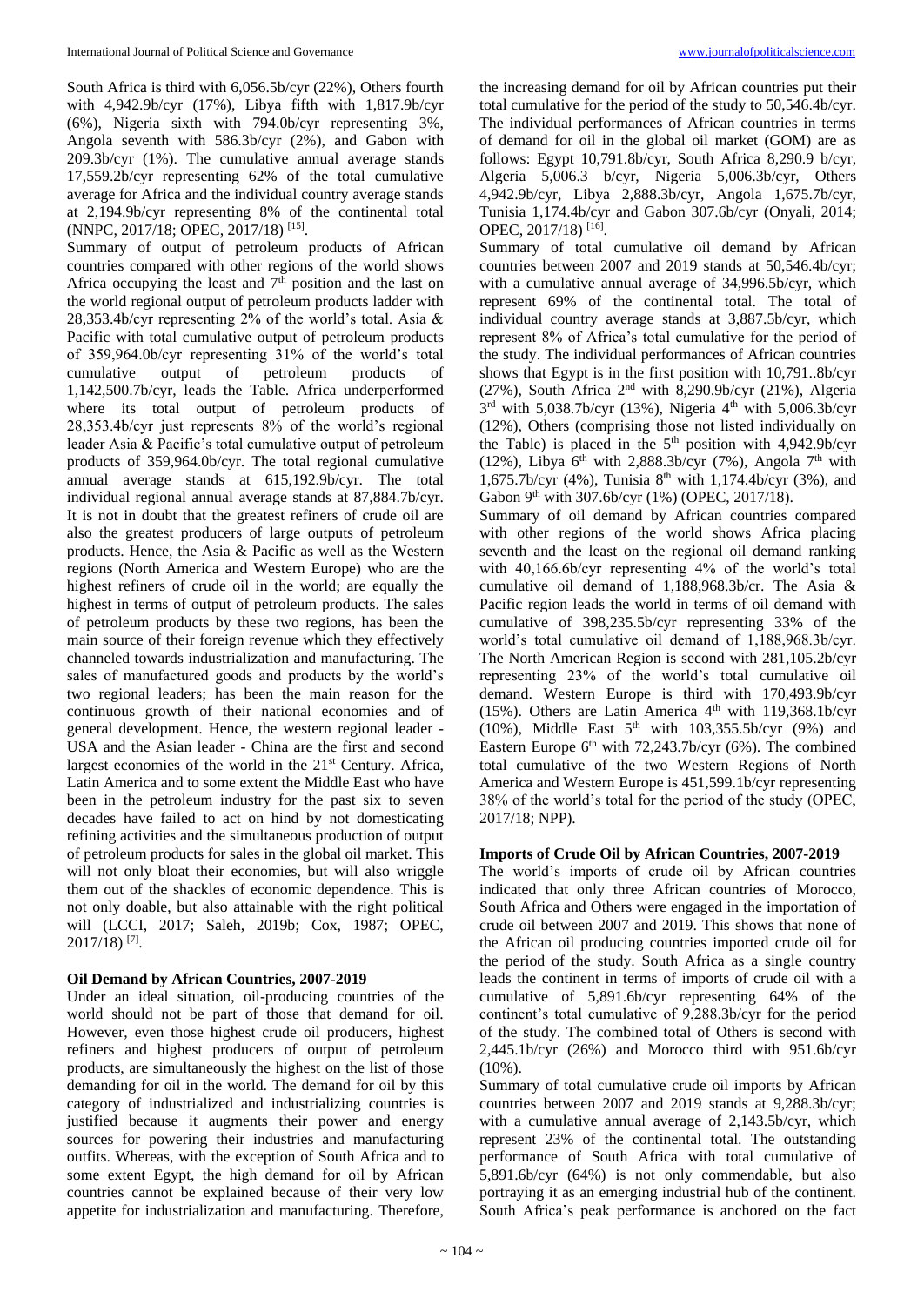that, though not a major oil producing country; it has been among top-three continental refiners of crude oil (6,298.5b/cyr[14% of the continental total of 45,188.5b/cyr]) and output of petroleum products (6,056.5 [22% of the continental total of 28,533.4b/cyr]). The intense refining activities in South Africa have generated employment/job opportunities and created wealth for the country's citizens. This explains why South Africa is increasingly becoming a favourable migration destination for citizens of other African countries, in search of jobs and business opportunities (LCCI, 2016; OPEC, 2017/18)<sup>[11]</sup>. Summary of cumulative crude oil imports of African countries compared with other regions between 2007 and 2019 shows that the continent is second to the last on the ladder with total cumulative total of 9,288.3b/cyr, which represents 4% of the continental world's total cumulative of 240,408.3b/cyr for the period of the study. Africa's performance in this regard has been overwhelmed by Western Europe the world's leading region with an intimidating total cumulative crude oil import of 132,108.6b/cyr representing 55% of the world's total cumulative of 240,408.3b/cyr for the period of the study. Combined imports of North America and Western Europe stands at 167,837.8b/cyr, which is 70% of the world's total. The total cumulative average for the seven regions stands at 129,452.4b/cyr (representing 54% of the world's total cumulative) and the total individual regional annual average stands at 18,493.2b/cyr (resenting 8% of the world's total cumulative). The combined towering performances of the two western regions (North America and Western Europe) go to solidify and justify their unshakable global industrial leadership positions in the world. The Asia & Pacific underperformed and fall short of global expectations; because one of its countries China is fast industrializing more especially in the manufacturing sector (Gilpin, 2001; OPEC, 2017/18)<sup>[9]</sup>.

# **Imports of Petroleum Products by African Countries, 2007-2019**

The world's imports of petroleum products by African countries indicated that nine African countries were engaged in the importation of petroleum products between 2007 and 2019. The combined importation of petroleum products not listed individually but as Others leads the continent with 8,994.0b/cyr. Nigeria is placed second with 5,162.3b/cyr, Egypt third with 3,435.8b/cyr, Morocco fourth with 2,360.8b/cyr, Libya fifth with 1,342.9b/cyr, Angola sixth with 1,276.6b/cyr, Algeria seventh with 1,058.2b/cyr, Tunisia eight with 899.6b/cyr and Gabon ninth with 117.0b/cyr (NPP, 2017; OPEC, 2017/18).

Summary of total cumulative imports of petroleum products by African countries between 2007 and 2019 stands at 22,647.2b/cyr; with a cumulative annual average of 15,678.9b/cyr, which represent 69% of the continental total. South Africa an emerging industrial and technological giant of the continent did not appear on the list of leading continental consumers of petroleum products like Nigeria. Nigeria's case is highly lamentable because it has been enjoying massive oil wealth for the past six decades but with no functional refineries to refine and process these petroleum products. It is therefore very unlikely if Nigeria's aspiration of being one of the 20 biggest economies of the world will be attainable in the next fifty years if it does embark on aggressive refining of crude, processing of petroleum products, industrialization and manufacturing (Saleh, 2019a).

The summary of cumulative imports of petroleum products by African countries compared with other regions of the world show Africa squaring up with the Middle East on the lower rung of the ladder with 7% each. The world's leading regional consumer of petroleum products is ironically the Asia & Pacific who is also the world's leading regional refiner of crude oil for the period of the study. The total cumulative imports of petroleum products by the Asia & Pacific is 120,408.6b/cyr representing 36% of the world's total cumulative of 331,194.5b/cyr. In as much as the Asia & Pacific is the world's regional leader in terms of importation of petroleum products, it equally leads other regions of the world in terms of output of petroleum products with total cumulative of 359,964.0 representing 31% of the world's total cumulative of 1,142,500.7b/cyr for the period of the study. The regional cumulative annual average of imports of petroleum products for the seven regions of the world is 178,335.5b/cyr. While, the individual regional annual average is 25,476.5b/cyr. The remaining six regions of the world are ranked as follows: Western Europe is in the second position with 92,953.9b/cyr representing 28%, Latin America is 3rd with 32,032.0b/cyr representing 10%, North America is  $4<sup>th</sup>$  with 29,968.9b/cyr representing 9%, Africa and Middle East squaring up on the  $5<sup>th</sup>$  position with 22,647.2b/cyr (7%) & 21,811.4b/cyr (7%) each. The two western regions of North America and Western Europe who are the world's leaders in terms of refining of crude oil and the production of petroleum outputs performed moderately where the combined total cumulative imports of petroleum products for the period of the study stands at 122,922.8(37%) (LCCI, 2016; Saleh, 2019b; OPEC, 2017/18) [11] .

## **Conclusion**

From the analysis so far, conclusion can be drawn that Africa has either, performed sub-optimally or out rightly underperformed in the vital sectors of refining, output of petroleum products and imports of crude oil of the world's oil industry. This failure is hugely hinged on leadership failures where those who rule the various countries of the continent lack vision and mission for their countries because they are largely surrogates in power that have no interest of their countries at heart. As such, they failed to direct enormous wealth generated from the sale of crude oil towards refining and production of petroleum products; the two vital key sectors of the world oil industry capable of generating more employment/job opportunities and wealth creation for their citizens. On the regional comparison of more especially refining and output of petroleum products, Africa seriously underperformed where it trailed behind the six regions of the world and placed in the last position with total cumulative refining of 45,188.5b/cyr (4%) and total cumulative output of petroleum products of 28,533.4b/cyr  $(2%)$ . This is against that of the world's regional leader – Asia & Pacific with total cumulative refining of 403,041..9b/cyr (32%) and total cumulative petroleum products output of 359,964.0 (31%) of the world's total. This has serious implication for the economy of the continent and its citizens; because the export of virtually all its crude oil; automatically translate into exporting employment/job opportunities and wealth creation for the citizens of the foreign countries and the exacerbation of